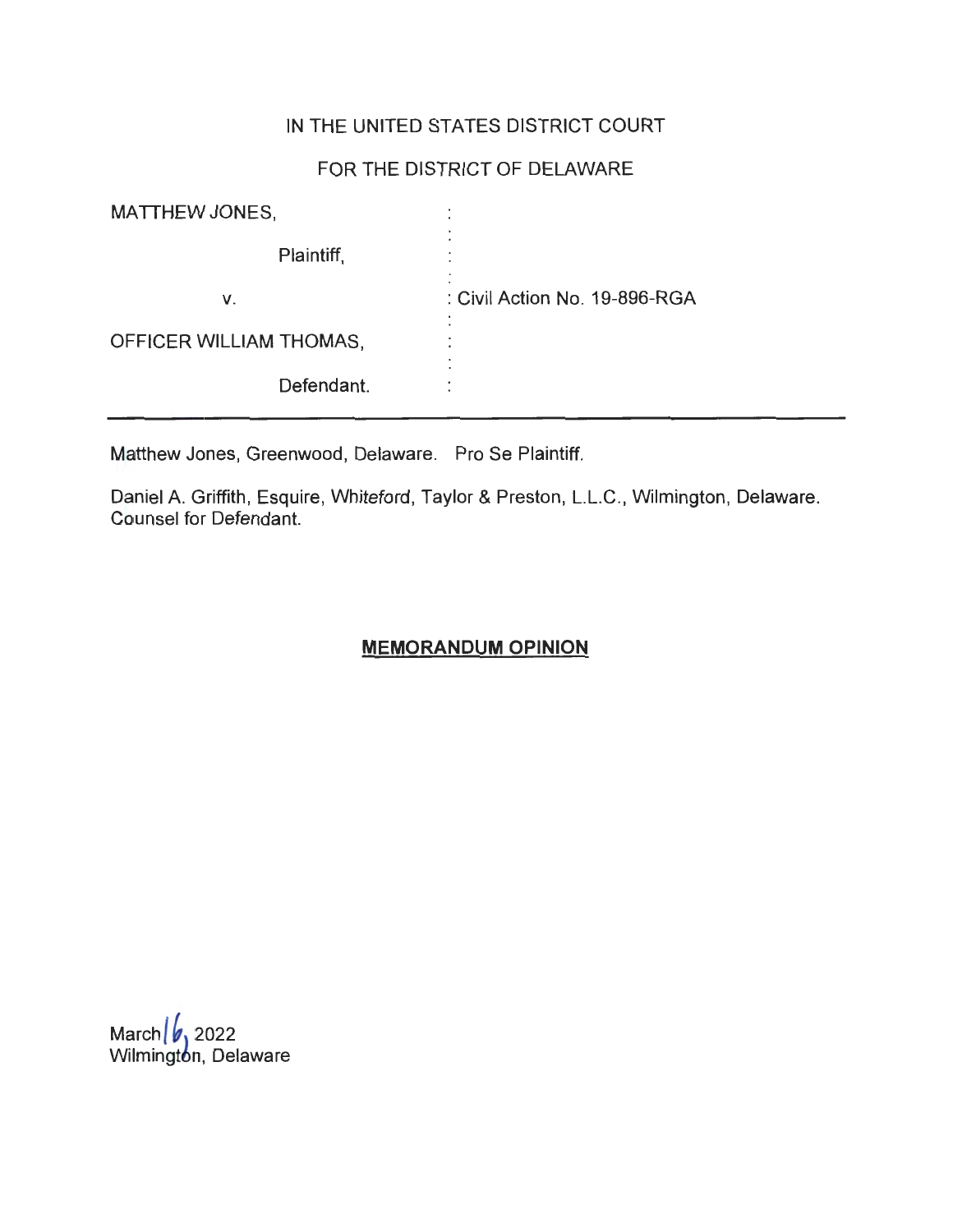

Plaintiff Matthew Jones, who appears pro se and has been granted leave to proceed in forma pauperis filed this action on May 13, 2019. (D.I. 2). The matter proceeds on the Amended Complaint. (D.I. 8). Before the Court are the parties' cross motions for summary judgment. (D.I. 59, 60). Briefing is complete.

### **BACKGROUND AND FACTS PRESENTED BY THE PARTIES**

The Amended Complaint alleges that on November 1, 2017,<sup>1</sup> Defendant Officer William Thomas, an employee of the municipality of the Town of Greenwood, Delaware, and others searched Plaintiff and his home without a warrant; that after Defendant asked Plaintiff several questions he determined that Plaintiff was a threat to himself and others and "judged" Plaintiff as having schizophrenia; and that Defendant removed Plaintiff from his home and transported Plaintiff to the Nanticoke Hospital where Defendant recommended that Plaintiff be involuntarily held and medicated. (D.I. 8 at 1, 4-5). The Court liberally construed the Amended Complaint upon screening and determined that it alleged what appeared to be a Fourth Amendment warrantless search and seizure claim of Plaintiff and his home pursuant to 42 U.S.C. § 1983. (See D.I. 9 at 6, D.I. 10).

On November 9, 2017, the Greenwood Police Department received a telephone complaint that Plaintiff was trespassing at the Woodbridge Early Childhood Education

<sup>&</sup>lt;sup>1</sup> Plaintiff refers to November 1, 2017 as the relevant date (D.I. 1,  $\P$  4), and Defendant refers to November 17, 2017 as the relevant date in his motion for summary judgment (D.I. 61 at 1). The reports submitted to the court indicate the incident complained of occurred on November 9, 2017. (D.I. 62 (two police reports) & D.I. 67 (Initial Behavioral Health Assessment)).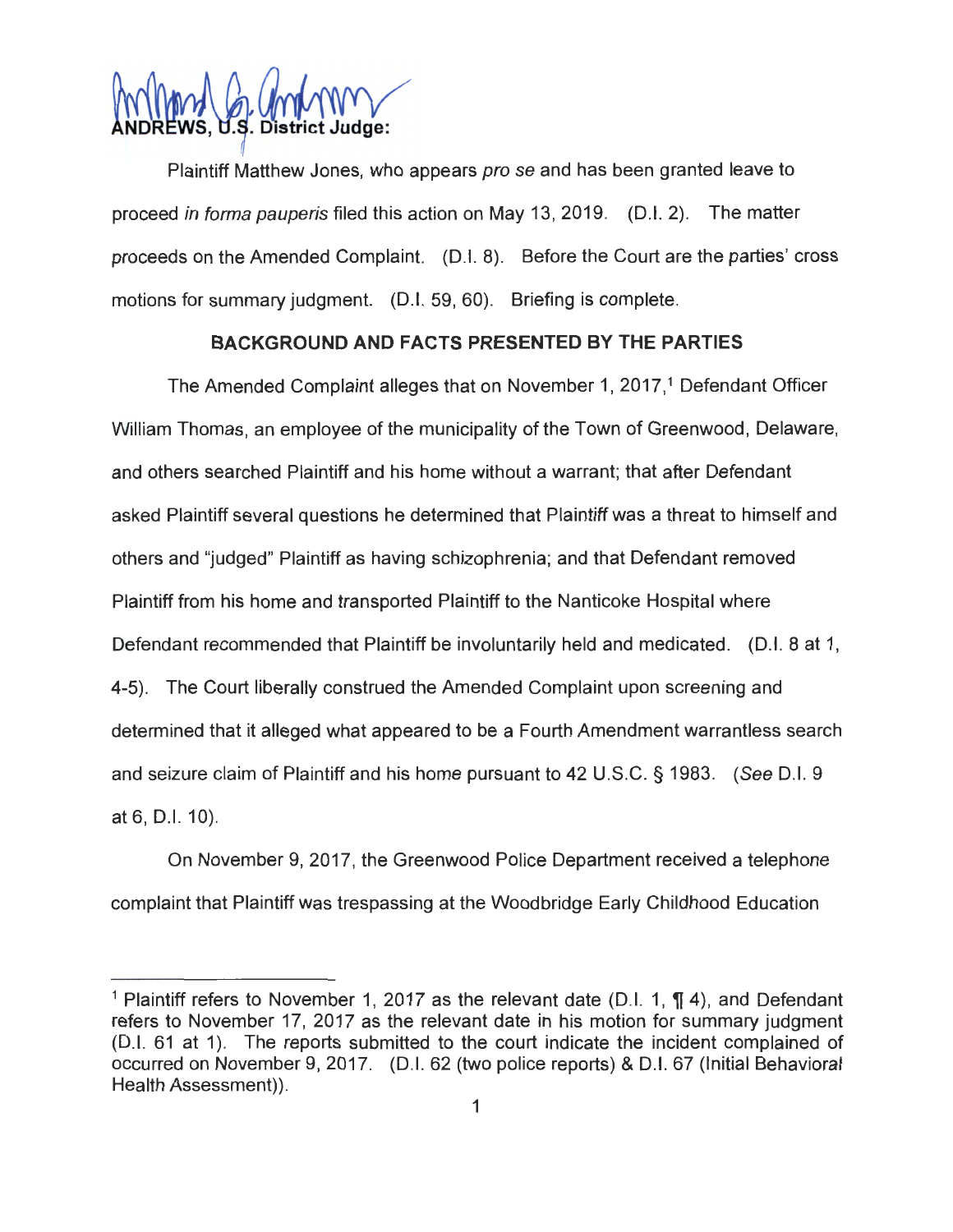Center and taking photographs through the building's windows. (D.I. 62 at 4). While at the school, Plaintiff came into contact with Paula Steele, her spouse, and child. (Id.). Thomas responded to the call and checked the area "with negative contact with Jones."  $(Id.).$ 

That evening , Plaintiff posted comments on his public Facebook account that resulted in reports to the Greenwood Police Department. (Id. at 6-8). Due to concerns regarding the nature of the complaints, the Greenwood Police Department contacted Mobile Crisis Intervention.<sup>2</sup> (Id.) Mobile Crisis agreed that it was appropriate to make contact with Plaintiff and advised the Greenwood Police Department that it would not go to Plaintiff's residence alone due to past experiences with Plaintiff.  $(Id.)$ . Police Officers from the Delaware State Police, Bridgeville Police Department, and Greenwood Police Department met with Mobile Crisis at a Royal Farms and, together, went to the residence. (Id.).

Officers arrived at Plaintiffs residence around 9:00 p.m. (Id. at 5). Plaintiffs mother, Ms. Jones signed a notarized, but unsworn, statement that she did not give Defendant permission to enter her house and told him not to come into her house. (D.I. 66 at 4). Ms. Jones does not specify which time she is discussing, but, giving the pro se Plaintiff the benefit of the doubt, I assume it is the relevant time. Defendant

<sup>&</sup>lt;sup>2</sup> The Delaware Division of Substance Abuse and Mental Health offers crisis intervention services, twenty-four hours a day to assist people, eighteen years and older, with "severe personal" problems including "thoughts of suicide, delusions, paranoia and substance abuse." "[C]risis staff work in conjunction with every police department throughout the state, . .. [including] assisting in the evaluation of persons picked up on criminal charges who may require mental health evaluations and who may be appropriate for the State's Mental Health Courts." See https://www.dhss.delaware .gov/dsamh/crisis\_intervention.html (last visited March 8, 2022).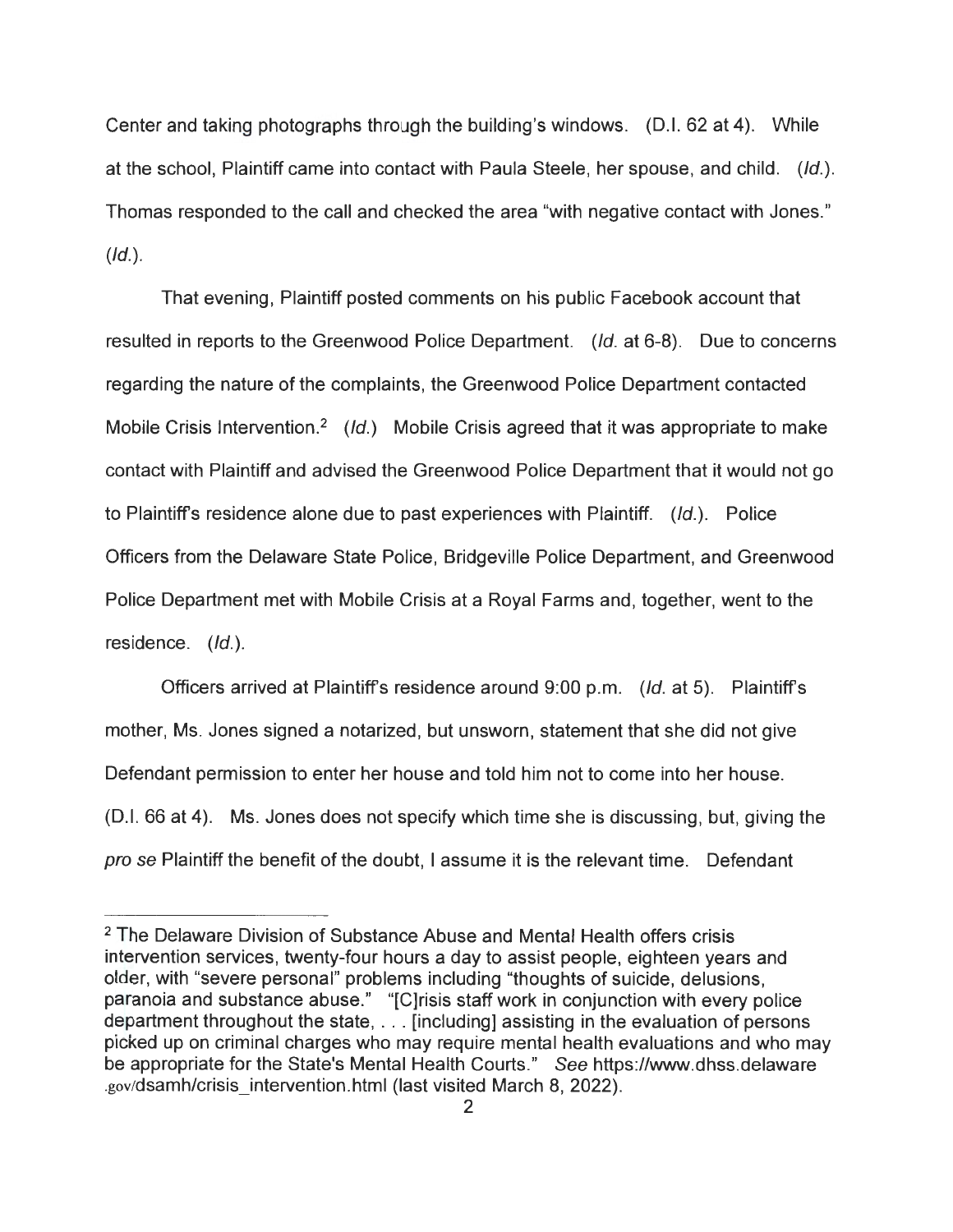states that Plaintiff's mother gave permission to enter the home. (D.I. 31 at 25, **\metall**). Defendant states that probable cause existed to enter the home for multiple reasons including the threats made by Plaintiff on social media and the threat of harm to himself/and or others.  $(Id.$  at 24,  $\P$  8).

Once the officers were inside the home, Plaintiff recorded the incident and streamed it on Facebook Live. (D.I. 62 at 6; 0 .1. 65). The video recording is about six minutes long and (for reasons that are not explained) has a date of November 10, 2017 at 2:26 a.m. (D.I. 65). The video depicts Plaintiff moving from a hallway into the kitchen, Plaintiff speaking to the officers, Plaintiff being questioned about his mental well-being by Mobile Crisis, Plaintiff being informed by Mobile Crisis that he was being placed on a "twenty-four hour detention for impaired mental condition," and Plaintiff stating that he would "honor that." (D.I. 65). Mobile Crisis advised Plaintiff that he would undergo a 24-hour emergency psychiatric medical evaluation, and he was taken into custody. ( D.I. 62 at 6). Defendant states that he did not make the decision to take Plaintiff into custody and does not know who did.  $(D.l. 31$  at  $25$  **\i** 10).

#### **LEGAL STANDARDS**

Rule 56(c) requires the court to "grant summary judgment if the movant shows that there is no genuine dispute as to any material fact and the movant is entitled to judgment as a matter of law." The moving party bears the burden of demonstrating the absence of a genuine issue of material fact. See Matsushita Elec. Indus. Co., Ltd. v. Zenith Radio Corp., 475 U.S. 574, 585-86 (1986). A fact in dispute is material when it "might affect the outcome of the suit under the governing law" and is genuine "if the evidence is such that a reasonable jury could return a verdict for the nonmoving party."

3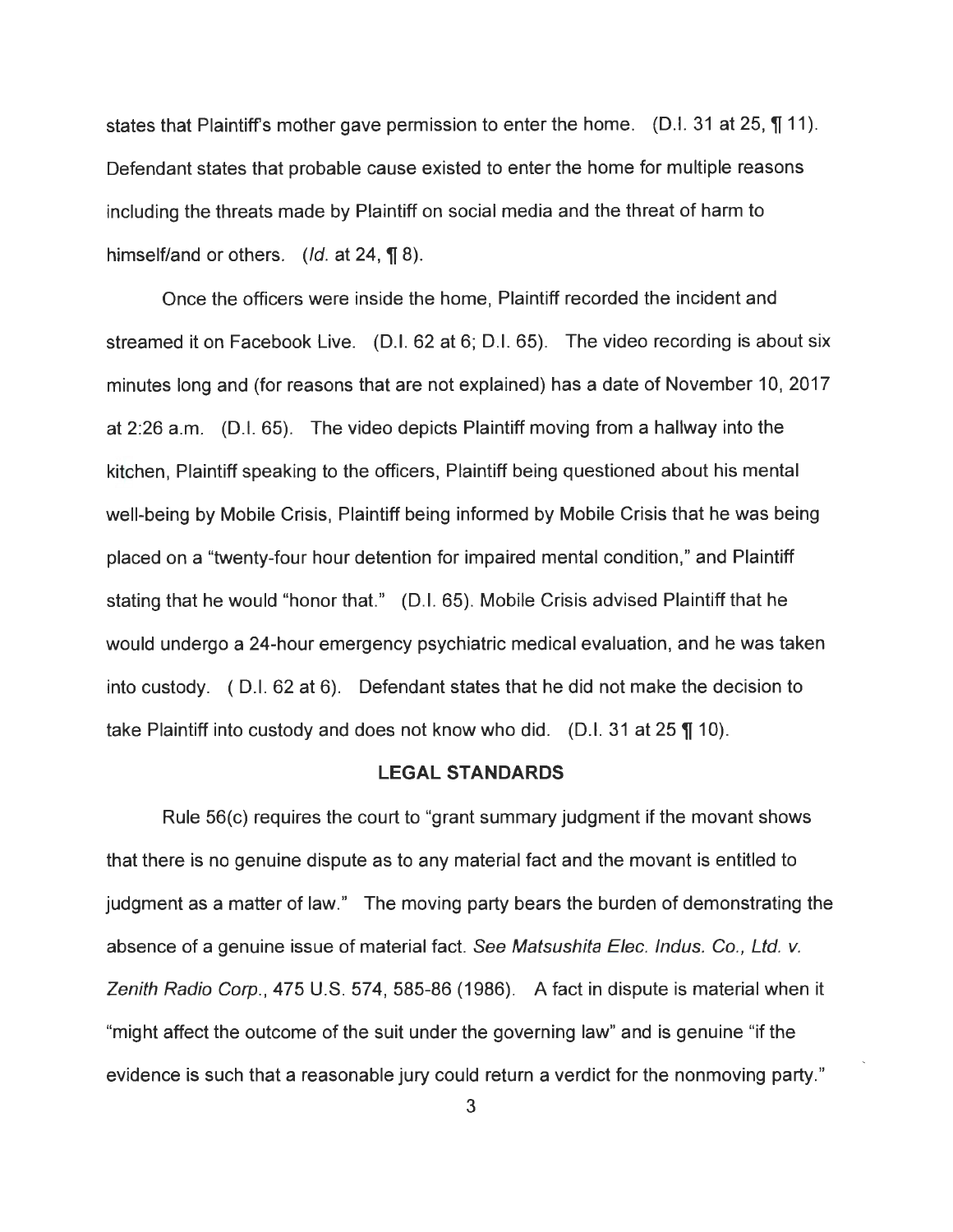Anderson v. Liberty Lobby, Inc., 477 U.S. 242, 248 (1986). "In considering a motion for summary judgment, a district court may not make credibility determinations or engage in any weighing of the evidence; instead, the nonmoving party's evidence 'is to be believed and all justifiable inferences are to be drawn in his favor."" Marino v. Industrial Crating Co., 358 F.3d 241, 247 (3d Cir. 2004) (quoting Anderson, 477 U.S. at 255). A court's role in deciding a motion for summary judgment is not to evaluate the evidence and decide the truth of the matter but rather "to determine whether there is a genuine issue for trial." Anderson, 477 U.S. at 249.

As a general rule, the court must "draw all reasonable inferences in favor of the

nonmoving party, and it may not make credibility determinations or weigh the evidence."

Reeves v. Sanderson Plumbing Prods., Inc., 530 U.S. 133, 150 (2000).

Where the record taken as a whole could not lead a rational trier of fact to find for the nonmoving party, there is no "genuine issue for trial." The mere existence of some alleged factual dispute between the parties will not defeat an otherwise properly supported motion for summary judgment; the requirement is that there be no genuine issue of material fact. When opposing parties tell two different stories, one of which is blatantly contradicted by the record, so that no reasonable jury could believe it, a court should not adopt that version of the facts for purposes of ruling on a motion for summary judgment.

Scott v. Harris, 550 U.S. 372, 380 (2007) (citations, quotations, and alterations omitted).

The same standards and burdens apply on cross-motions for summary judgment. See

Appelmans v. City of Philadelphia, 826 F.2d 214, 216 (3d Cir. 1987).

#### **DISCUSSION**

Plaintiff moves for summary judgment on all claims he initially raised. The only

claim that remains is the Fourth Amendment claim and, therefore, his motion is

construed as seeking summary judgment for that claim only. In his motion, Plaintiff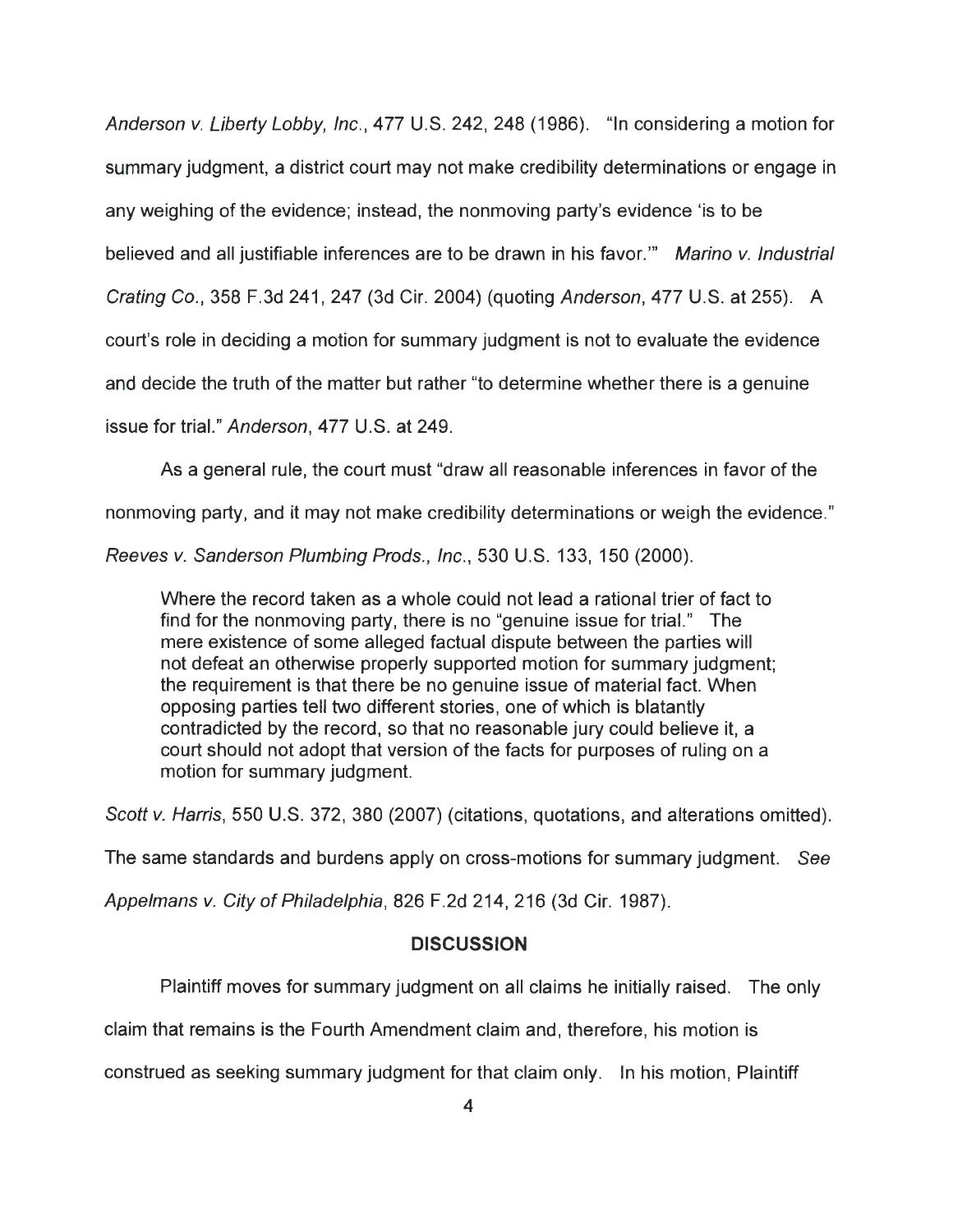details his mother's description of what happened when police arrived on November 9, 2017. (D.I. 59 at 8). However, the only statement in the record from Ms. Jones is that she did not give permission to police officers to enter her home and, therefore, the description is not considered. Plaintiff also relies upon the video that he recorded. (Id. at 11). He states, "in my video of my arrest, police officers can be seen searching my house ... they did not have a warrant ... it was after midnight." (Id.).

Defendant moves for summary judgment on the grounds that he is entitled to qualified immunity as he did not violate Plaintiffs constitutional rights, Ms. Jones gave permission to enter the home and, in the alternative, exigent circumstances existed to justify entry into the residence. (D.I. 61 at 7-11).

Summary judgment is not appropriate for either party. Both sides present their arguments in at best a conclusory and unconvincing fashion. There may or may not be a genuine issue of fact whether Plaintiffs mother gave consent to enter the premises. Plaintiff states that no permission was given to enter the home and therefore, the entry was unlawful, while Defendant contends that Plaintiffs mother gave permission to enter the home and the warrantless entry was lawful. Plaintiffs argument depends upon a cursory and somewhat ambiguous statement from his mother. She has not been deposed. Defendant's argument depends upon unsworn police reports and his own conclusory Interrogatory response. He has not been deposed. Defendant argues in the alternative that exigent circumstances existed to justify entry into the residence. The "exigent" nature of the circumstances is presented conclusorily. Thus, the record evidence is insufficient for this Court to conclude that such circumstances existed.

Therefore, both motions will be denied.

5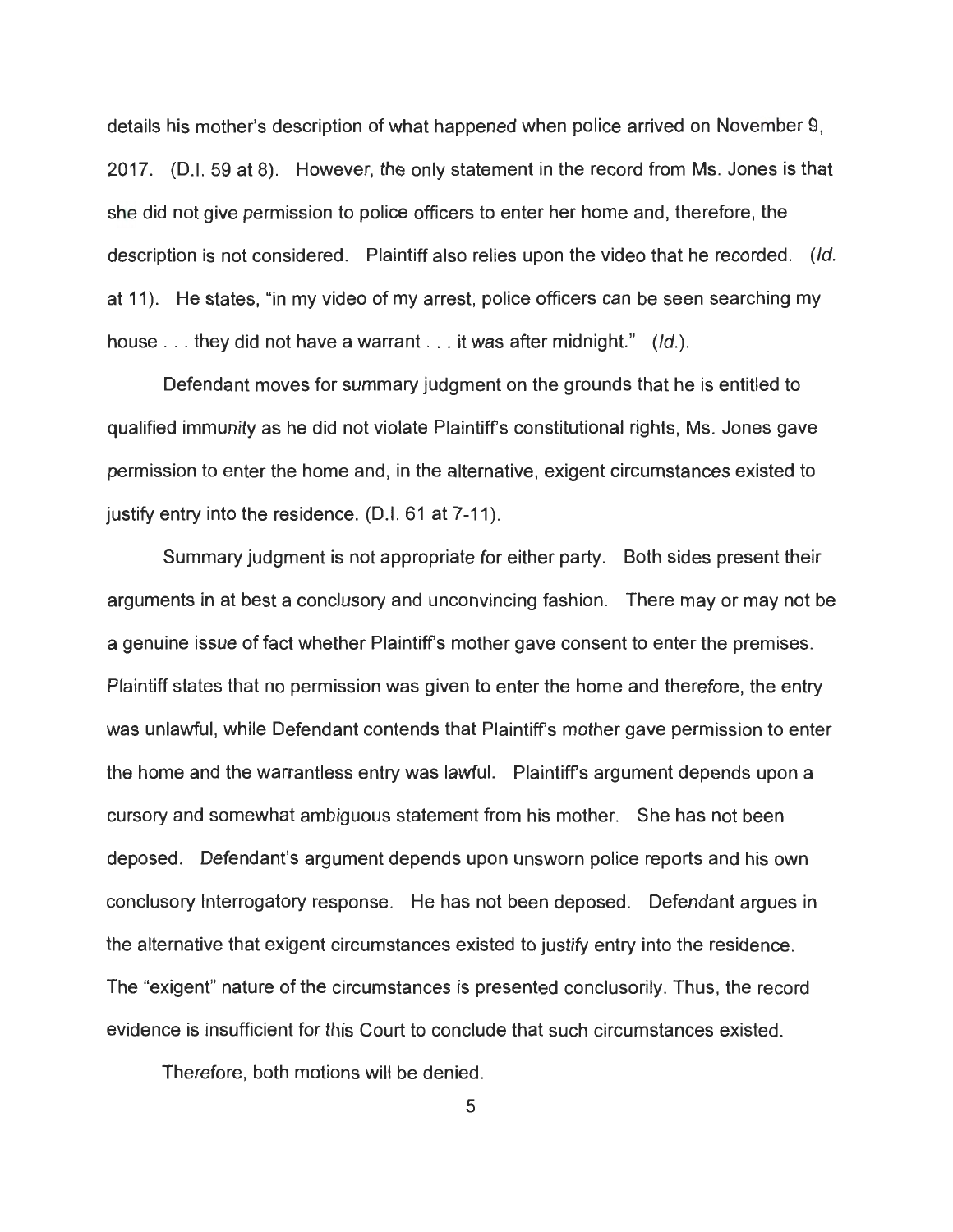The Court thinks it would be in the interests of justice to reopen discovery so that depositions or other discovery relevant to whether there was consent, whether the entry took place at about 9 p.m. or after midnight, and whether there was a search and, if so, what kind of search it was and what the justification for it was. A new dispositive motion deadline will be set.

#### **CONCLUSION**

For the above reasons, the Court will deny the parties' cross-motions for summary judgment (D.I. 59, D.I. 60).

An appropriate order will be entered.